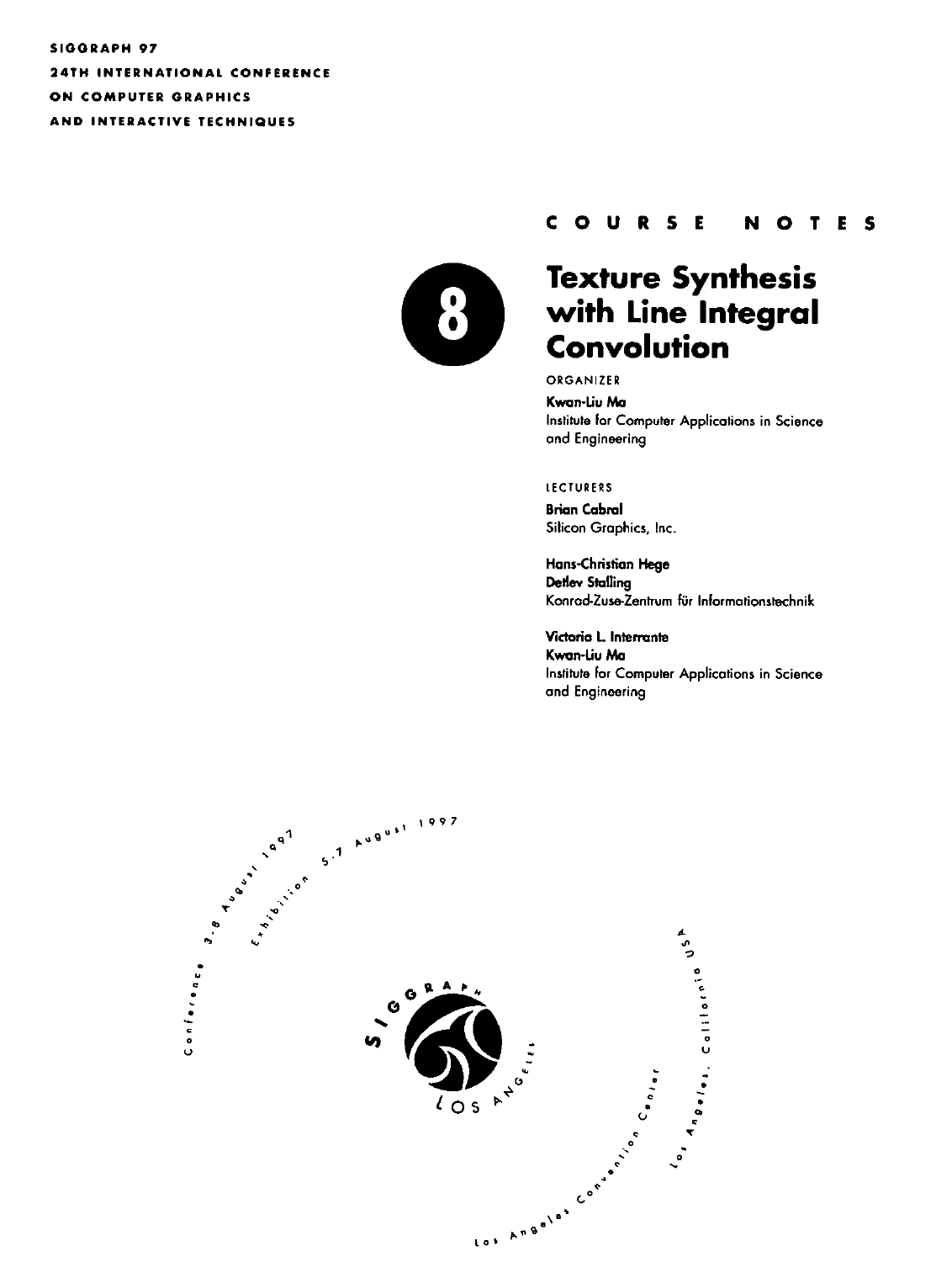# **Texture Synthesis with Line Integral Convolution**

Course Notes for SIGGRAPH '97

Organizer Kwan-Liu Ma Institute for Computer Applications in Science and Engineering

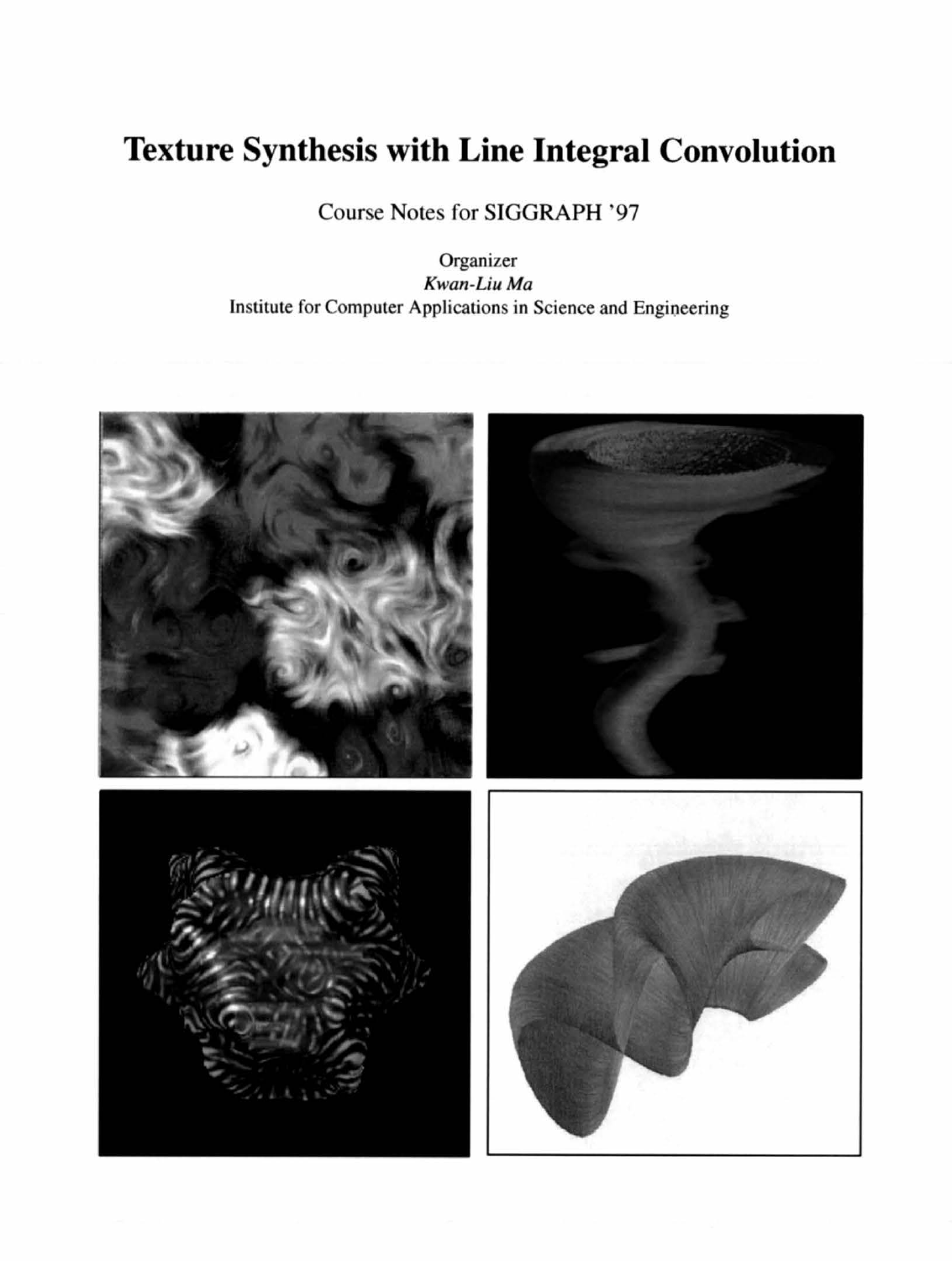#### COURSE ORGANIZER



Kwan-Liu Ma **ICASE** NASA Langley Research Center Hampton, Virginja 23681-0001 kma@icase.edu

#### **LECTURERS**







Brian Cabral Silicon Graphics, Inc. 2011 N. Shoreline Blvd. Mountajn View, CA 94039-7311 cabral@sgi.com

Hans-Christian Hege ZIB Takustrasse 7 D-14195 Berlin-Dahlem, Germany hege@zib.de

Victoria Interrante **ICASE** NASA Langley Research Center Hampton, Virginia 23681-0001 interran@icase.edu

Detlev Stalling ZIB Takustrasse 7 D-14195 Bertin-Dahlem, Germany stalling@zib.de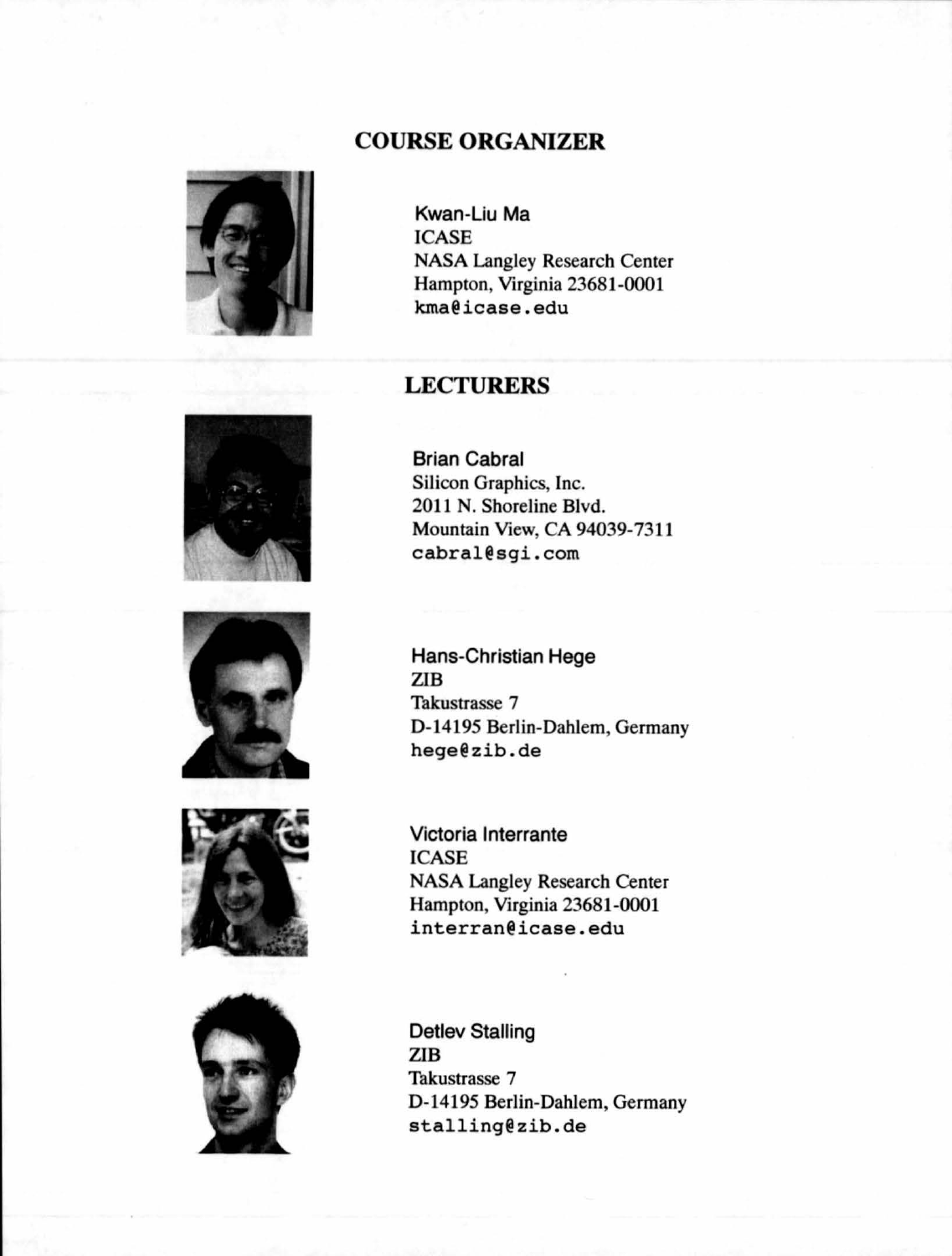## **BIOGRAPHIES**

Brian Cabral is a manager of visualization toolkit Core Rendering software within the Advanced Graphics Division at Silicon Graphics Computer Systems. His current technical focus is on Cosmo3D based toolkits for visualizing large geometric databases and scientific and engineering data. Previously, Brian, developed algorithms and techniques in the areas of Medical visualization and image processing, scientific visualization, and physical based shading and lighting. Prior to working at SGI, Brian, was a lead engineer and researcher at Lawerence Livermore National Laboratory where he worked a variety of visualization algorithms, tools and systems. He received a BS in computer science from California State University Stanislaus and a MS in computer science from University of California, Davis. His interests include differential geometry, image processing, shading techniques, computational geometry and signal processing. When he's not toiling over a large equation or chunk of code Brian enjoys the good life of California.

Hans-Christian Hege is head of the Scientific Visualization Department at Konrad-Zuse-Zentrum Berlin (ZIB) - a research institute of the State of Berlin operating in the field of algorithmic mathematics. He studied physics at Free University Berlin. From 1984-1989 he has been research assistant at the physics department there, working in the areas quantum field theory, statistical physics and numerical physics. He is a co-founder of mental images and Gesellschaft fiir Digital Simulation (ODS) that started 1986 to produce computer animations and rendering software. From 1986 to 1989 he worked as researcher at mental images and managing director at GDS. Since 1989 he is with ZIB, first as scientific consultant and then as director of the Visualization and Parallel Computing department. His research interests are in computer graphics, scientific visualization, biomedical computing, and physics. He is member of ACM, IEEE, and the steering committee 'Computer Graphics' of 01.

Victoria Interrante is a staff scientist at the Institute for Computer Applications in Science and Engineering (ICASE), a center of research in applied mathematics, numerical analysis, fluid dynamics and computer science operated by the Universities Space Research Association at the NASA Langley Research Center. She received a PhD in computer science from the University of North Carolina at Chapel Hill in 1996, where she completed a dissertation under the direction of Drs. Henry Fuchs and Stephen Pizer on the design of perceptually-inspired artistic techniques for improving the comprehensibility of layered transparent surfaces. Her current research focuses on the application of insights from perceptual psychophysics, art and illustration to the design of more effective techniques for visualizing data, the study of shape and depth perception, the use of texture to convey 3D shape and flow information.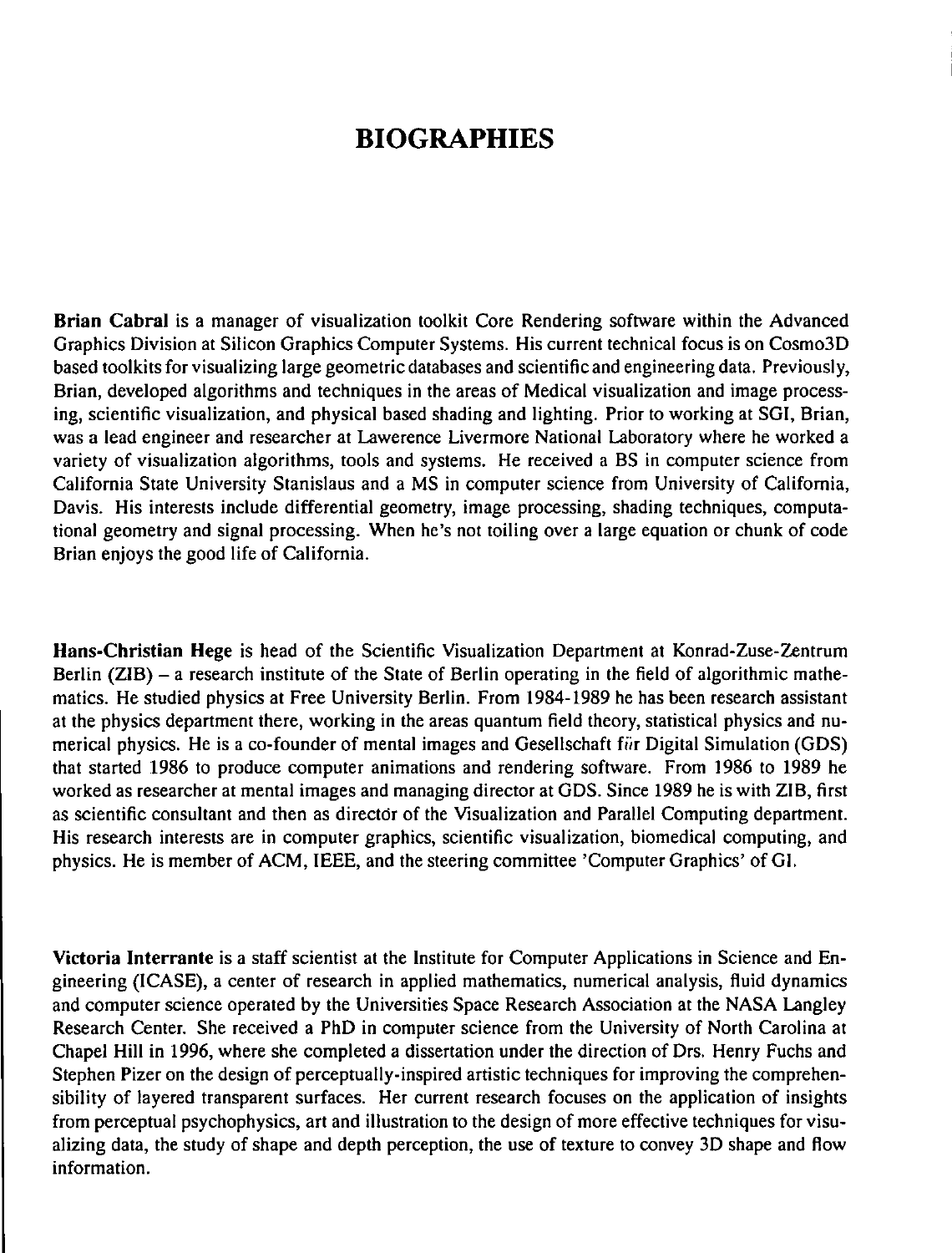**Kwan-Liu** Ma received his PhD degree in computer science from the University of Utah. He is a staff scientist at the Institute of Computer Applications in Science and Engineering and an adjunct assistant professor of computer science at Old Dominion University, where he teaches scientific visualization. He is a co-chair of the 1997 Symposium on Parallel Rendering. and also in the program committee of Visualization and Mathematics '97. His research interests include computer graphics, scientific visualization and high performance computing. In particular, he has developed several parallel volume rendering algorithms, feature extraction algorithms, and interactive visualization techniques. Dr. Ma is a member of the IEEE, ACM, SIGGRAPH and Phi Kappa Phi.

**Detiev Stalling** studied physics at the University of Osnabriick and the Free University of Berlin, where he received his MS degree in 1993. In 1992 he spent some months at the European Center for Particle Physics (CERN). After study he joined the Konrad-Zuse-Zentrum Berlin (ZIB) as a research scientist in the scientific visualization department. His research interests include accurate visualization methods, geometric modeling, and image processing. Currently he is working on his PhD thesis about visual methods for analyzing vector fields.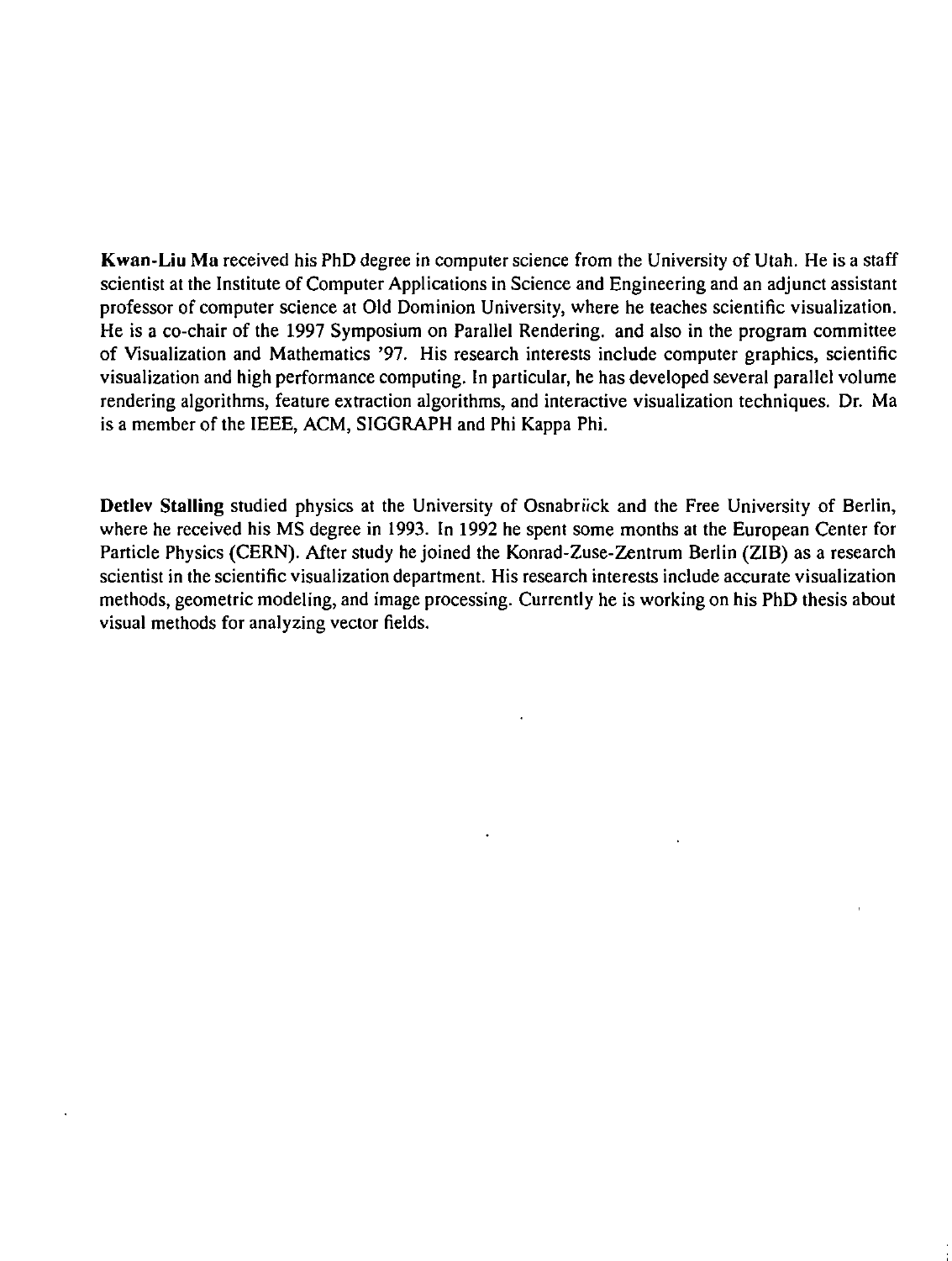# **Table of Contents**

| Prolegomenon - Kwan-Liu Ma                                                           | 1            |
|--------------------------------------------------------------------------------------|--------------|
| I. Introduction to Line Integral Convolution - Brian Cabral and Casey Leedom         | $\mathbf{s}$ |
|                                                                                      |              |
|                                                                                      |              |
|                                                                                      |              |
|                                                                                      |              |
|                                                                                      |              |
|                                                                                      |              |
|                                                                                      |              |
|                                                                                      |              |
|                                                                                      |              |
|                                                                                      |              |
|                                                                                      |              |
|                                                                                      |              |
|                                                                                      |              |
|                                                                                      |              |
|                                                                                      |              |
|                                                                                      |              |
|                                                                                      |              |
| II. LIC: Acceleration, Animation, and Zoom - Hans-Christian Hege and Detlev Stalling | 17           |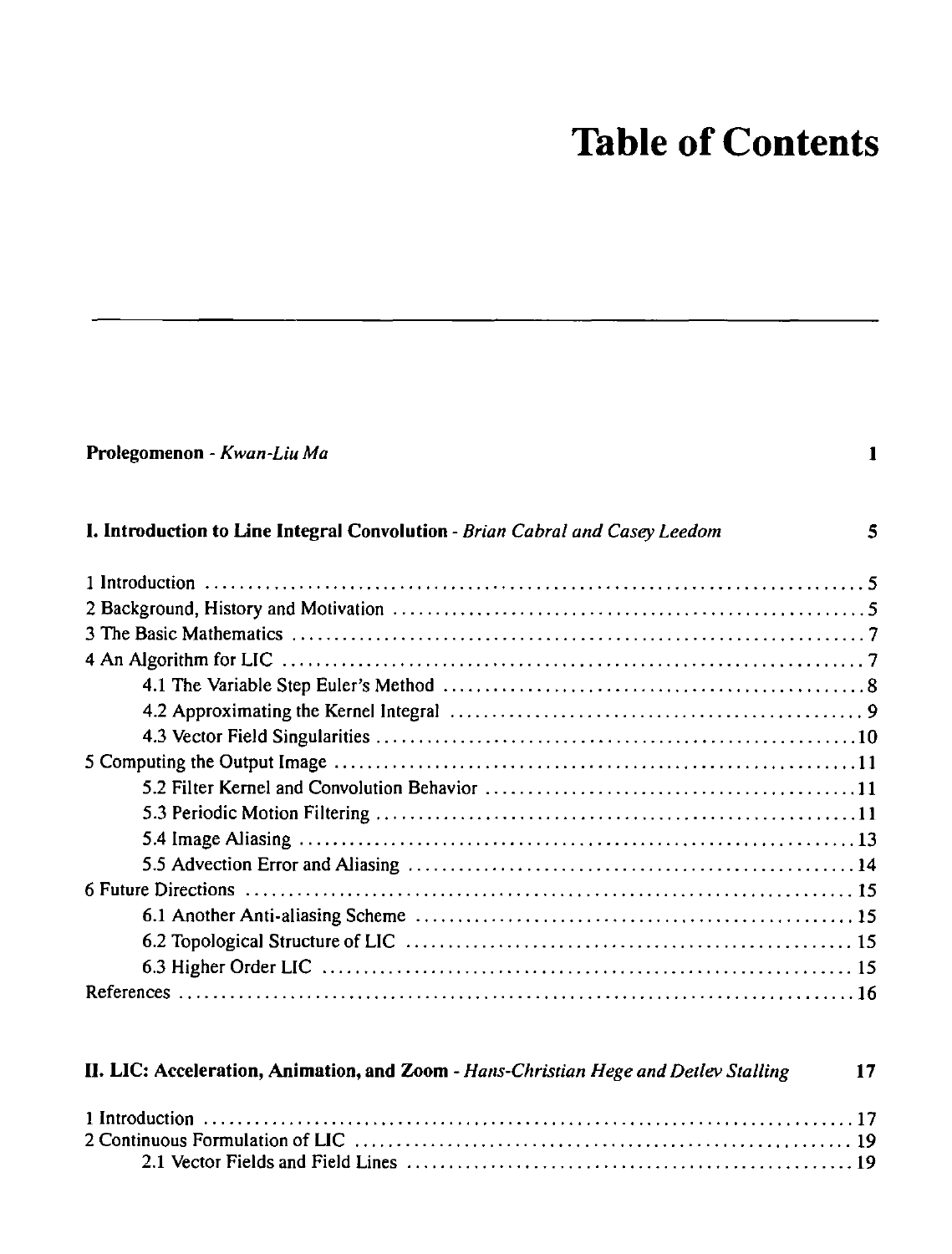#### **III. LIC on Surfaces - Detlev Stalling**

#### $51$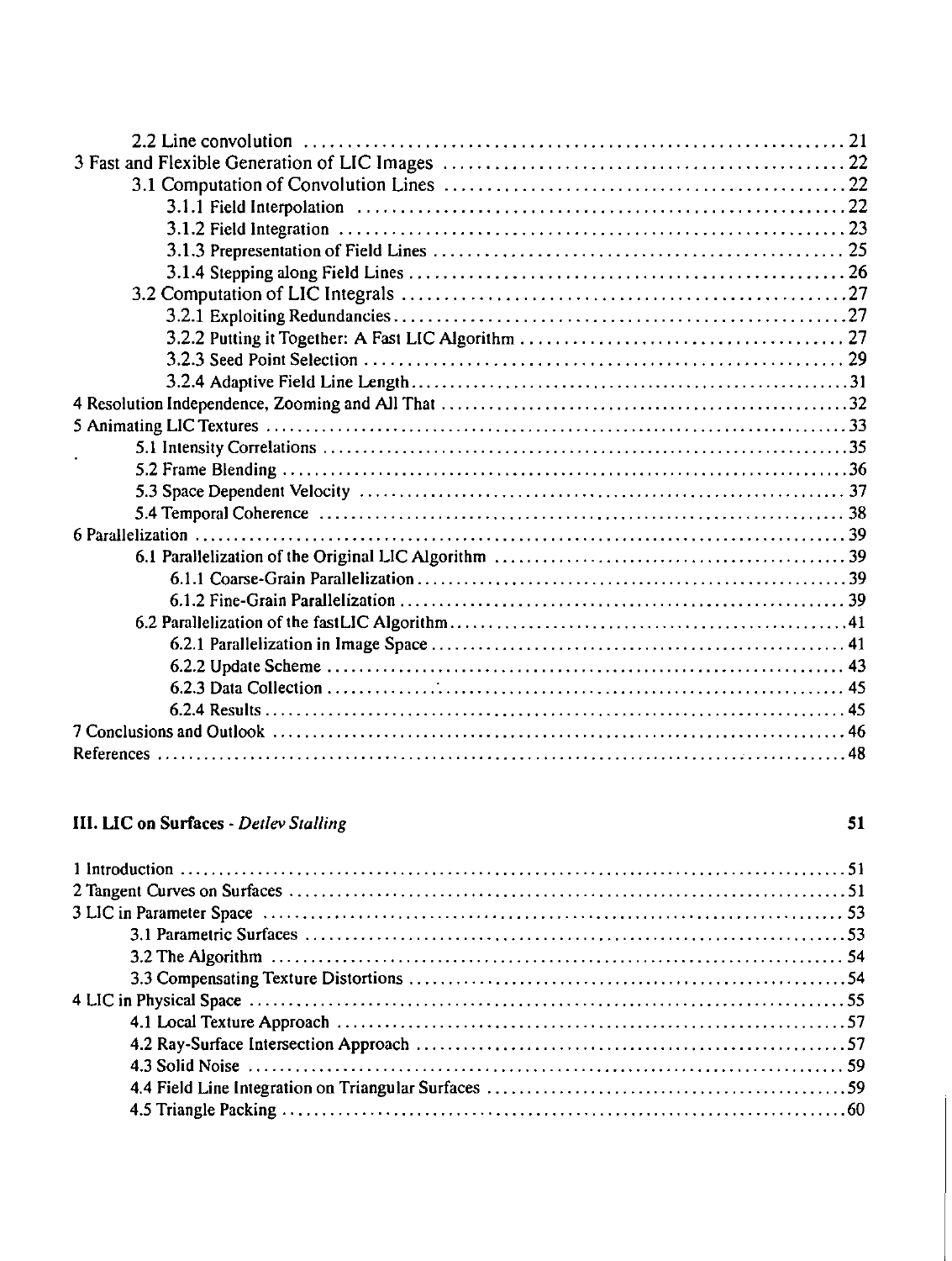#### IV. Visualizing Surface Shape and 3D Flow Using Volume LIC - *Victoria Interrante*

 $\mathcal{A}$ 

| ۰.            |
|---------------|
|               |
| ۰.<br>۰.<br>٠ |

#### V. Other Extensions to LIC- *Kwan-Liu Ma and Han-Wei Shen* 81

 $\Delta \sim 10^4$ 

 $\sim$   $\sim$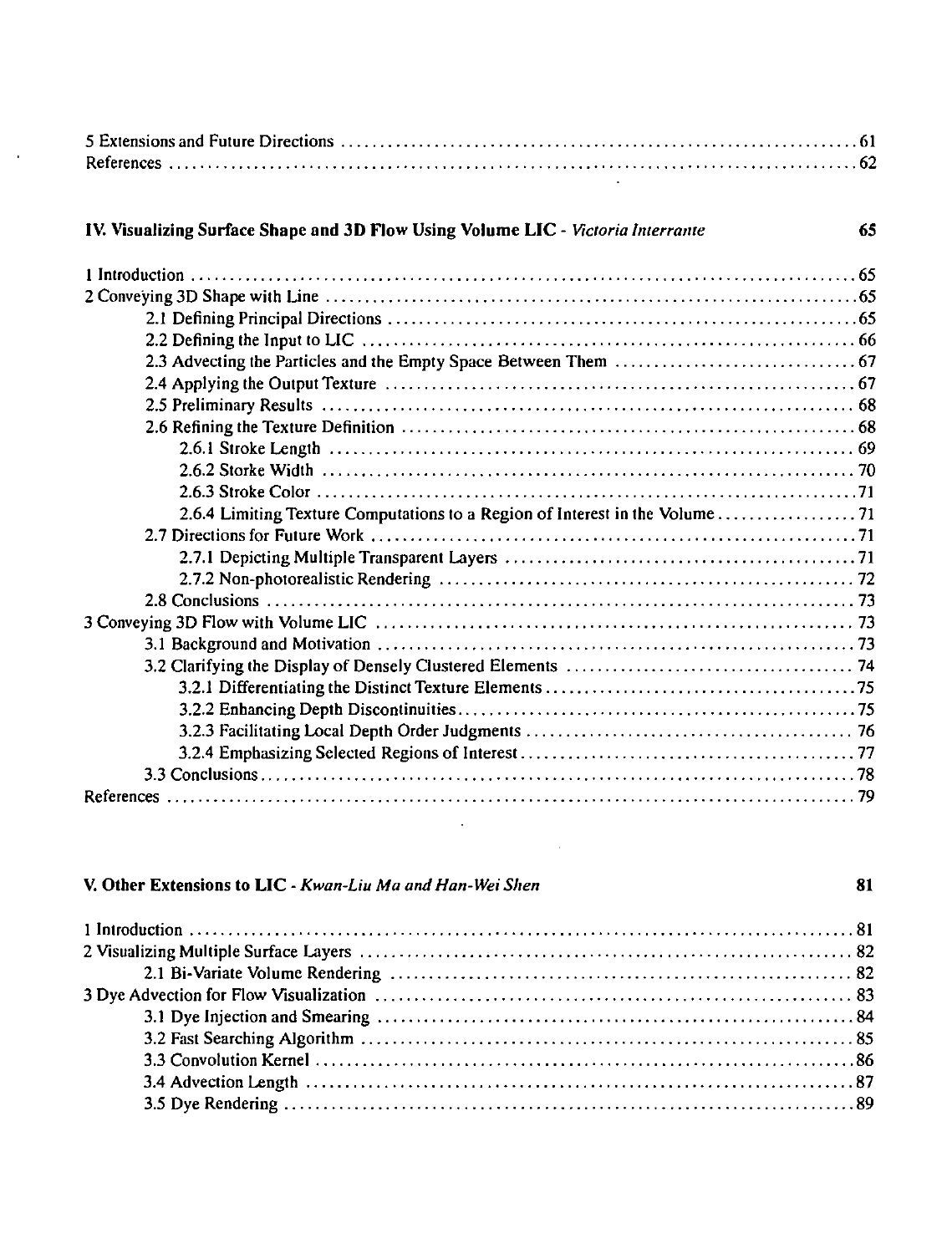| 6.2 Visualization Examples 98 |  |
|-------------------------------|--|
|                               |  |
|                               |  |

 $\sim 10^{11}$  km s  $^{-1}$ 

 $\sim 100$  km s  $^{-1}$ 

103

#### Final Remarks - Kwan-Liu Ma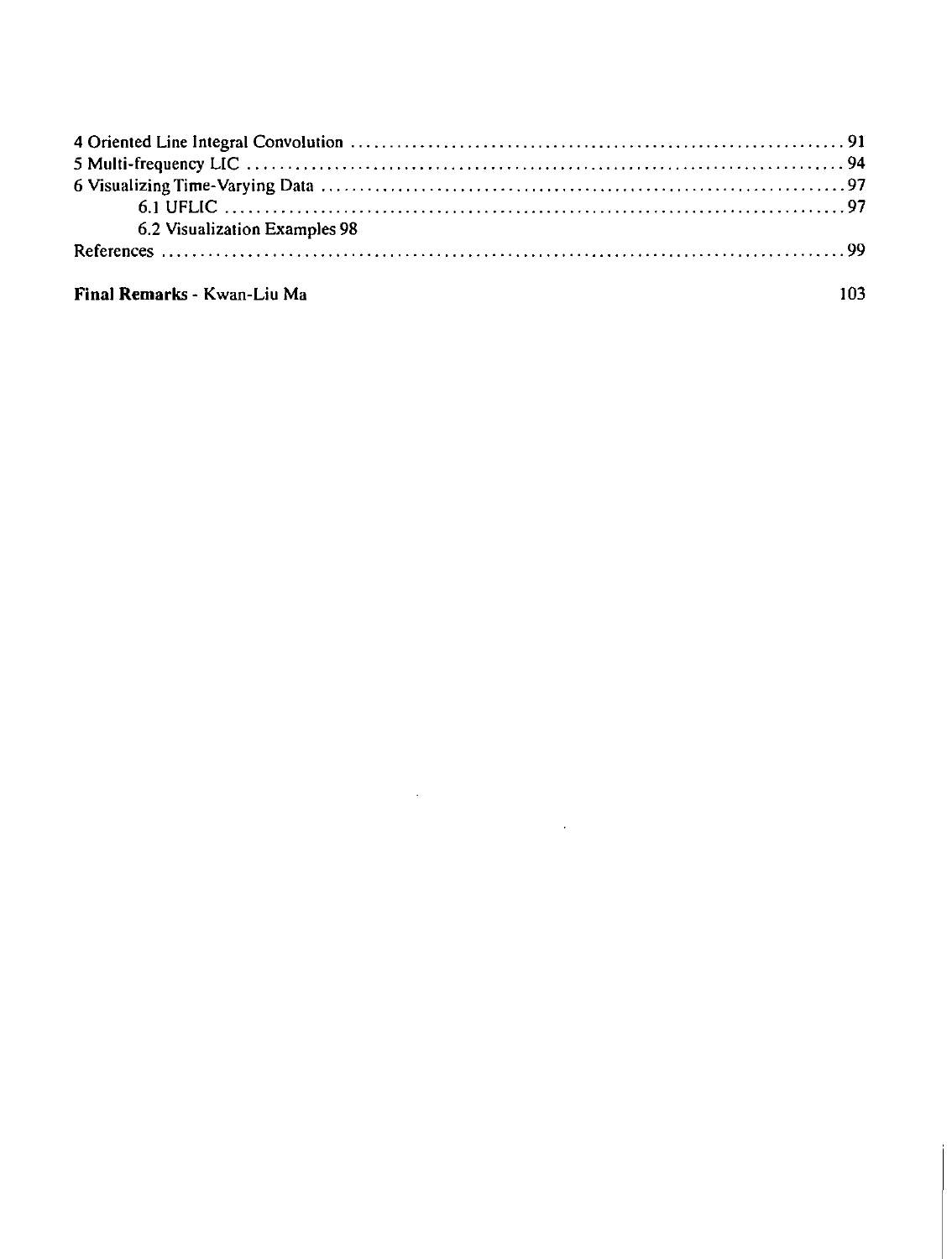# **Prolegomenon**

We have seen striking, realistic images made with synthetic textures for 3d graphics, visualization and special effects. The use of synthesized textures has recently gained increasing popularity because more elaborated, powerful techniques are being developed and may be applied to application problems in an economical manner. The Line Integral Convolution (LIC) method introduced by Brian Cabral and Casey Leedom [2] is a particularly powerful and elegant texture synthesis algorithm for visualizing *motion* and *shape.* LIC transforms vector data into lively visualization by distorting an input texture image according to the local vector field.

Cabral and Leedom's creation has inspired many visualization researchers. Forssell [3, 4] extends LIC to vector fields on the curvilinear grids used in computational Huid dynamics simulations. Stalling and Hege develop a fast and resolution independent LIC algorithm that is an order of magnitude faster than the original implementation [13]. Both Cabral/Leedom [1] and Stalling/Zockler/Hege [14] also investigate how to parallelize the LIC calculations to achieve real-time visualization. Kiu and Banks show how the use of multi-frequency noise texture images may enhance a user's perception of the features in the vector flow [8]. Wegenkittl, Gröller and Purgathofer add orientation information to still LIC images [16].

Shen, Johnson and Ma show how to integrate the LIC algorithm into direct volume rendering to construct multiple semi-transparent surfaces and to simulate the use of dye advection in experimental flow visualization [12]. Okada and Kao develop an enhancement technique especially for highlighting flow separation and reattachment boundaries in flow fields defined in 3D curvilinear multi-block grids [10]. To apply LIC to arbitrary 30 polygonal surfaces, Battke, Stalling and Hege come out with an efficient local texture algorithm [5], while Mao, et al. use a view-dependent approach to generate more accurate results [9].

More recently, Interrante experiments with the idea of using the LIC method to illustrate the shape of arbitrary surfaces [6]. She also investigates perceptual issues in visualizing three-dimensional How data [7]. Wegenkittl and Gröller design an approximated version of their oriented LIC algorithm to allow very fast visualization [15]. Shen and Kao are currently developing a new algorithm for handling time-varying data in a more physically correct manner [11].

The continuous, intensive effort by various researchers has made LIC now practical for many applications. Therefore, we believe a course on the LIC method is appropriate and will greatly benefit the users of 3d graphics and visualization technology. This course provides a comprehensive presentation of the LIC techniques. You will learn about the core algorithm and why it works. You will also learn how to implement the algorithms efficiently and how certain key parameters control the intended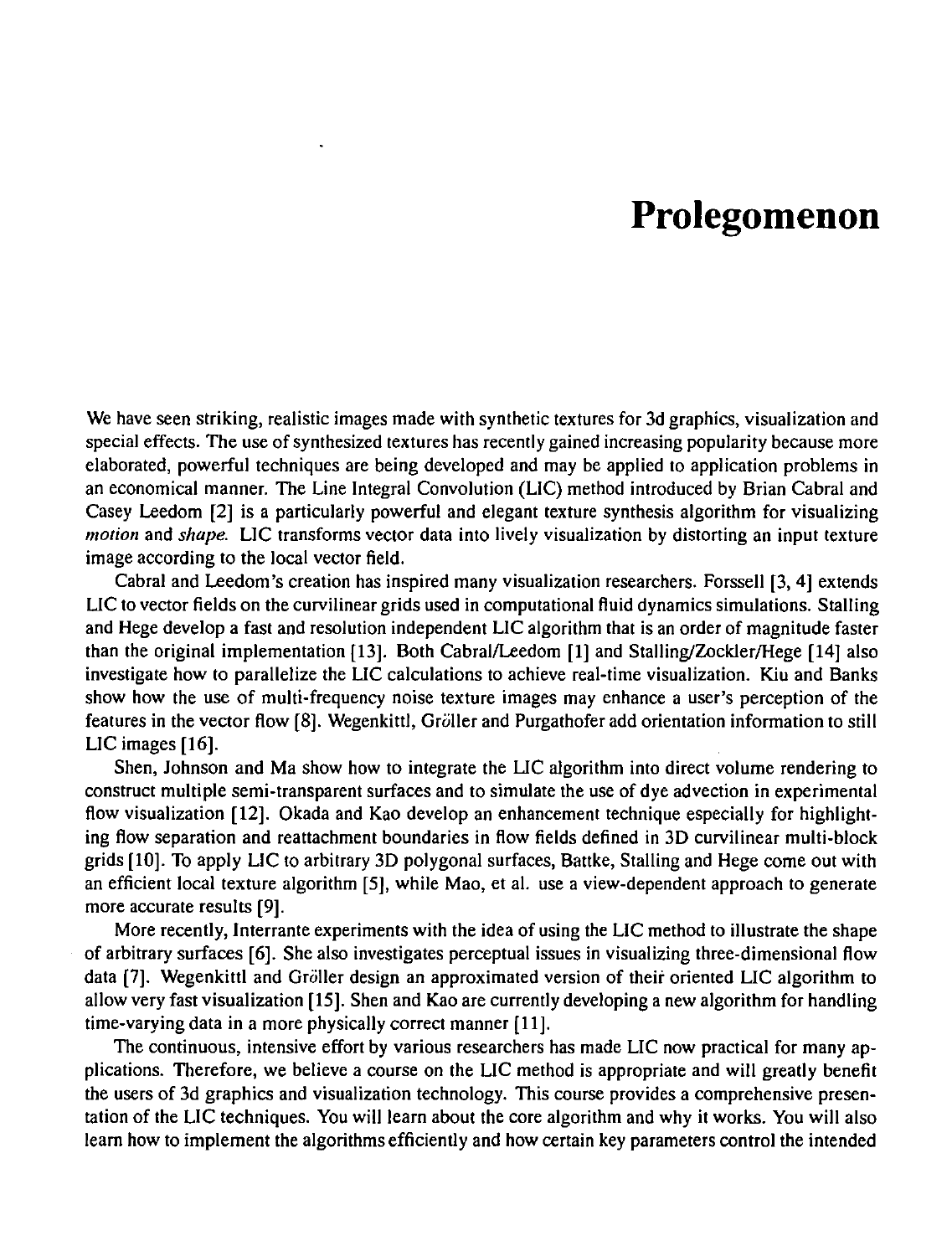visual effects. You will be exposed to various application problems through many visual examples including videos and live demonstrations. At the end of the course, you should be able to apply LIC to your application problems by modifying the computer source programs provided by the lecturers.

The lectures contain three parts: the basic algorithm, the optimized algorithms and the extended algorithms. Brian Cabral will talk about the history and motivation of LIC and give an overview of the basic algorithm. This lecture will provide you with the needed background to follow the material covered in the rest of the course.

Next, Hans-Christian Hege and Detlev Stalling will talk about their optimized LIC algorithms and how the LIC calculations may be parallelized to achieve interactive vector field visualization. They will also describe how to perform LIC on arbitrary surfaces by converting the surfaces into triangular meshes.

Then, Victoria Interrante will describe how LIC can be applied to visualization of surface shape to generate non-photorealistic scientific illustrations. She will also address some perception issues with using the LIC method.

Finally, Kwan-Liu Ma will talk about combining LIC and direct volume rendering to visualize vector and scalar volume data in a single visualization, and how to enhance local features in flow-field data by using colors. He will also describe some useful entensions of LIC including the idea of using multi-resolution texture input introduced by Kiu and Banks, the oriented LIC techniques invented by Wegenkittl, Gröller and Goldsteiner, as well as the techniques developed by Shen and Kao for visualizing time-varying data.

We have prepared an implementation of the LIC algorithm and installed in the Creative Applications Laboratory set up by the conference. In this way you can try out some of the ideas introduced in the lectures to grasp the key concepts more clearly. As the results of applying LIC can vary significantly when the input parameters and texture change, we believe this hand-on experience will be highly rewarding to you. The source code is also made available on-line.

Besides the authors/lecturers, David Banks, E. Gröller, Ming-Hoe Kiu, Casey Leedom, and Han-Wei Shen have helped put these notes together. We would especially like to thank Viki Dennis, Barb Helfer, Scott Senften and Stephen Spencer of SIGGRAPH for working closely with us to make possible our course and notes.

Kwan-Liu Ma *Apri/26, 1997* 

### **References**

- [1] CABRAL, B., AND LEEDOM, C. Highly Parallel Vector Visualization Using Line Integral Convolution. In *in Proceedings of the 7th SIAM Conference on Parallel Processing for Scientific Computing* (February 1995).
- [2] CALBRAL, B., AND LEEDOM, L. Imaging Vector Fields Using Line Integral Convolution. In *in Proceedings ofSIGGRAPH '93 Conference* (1993).

SIGGRAPH 97 2